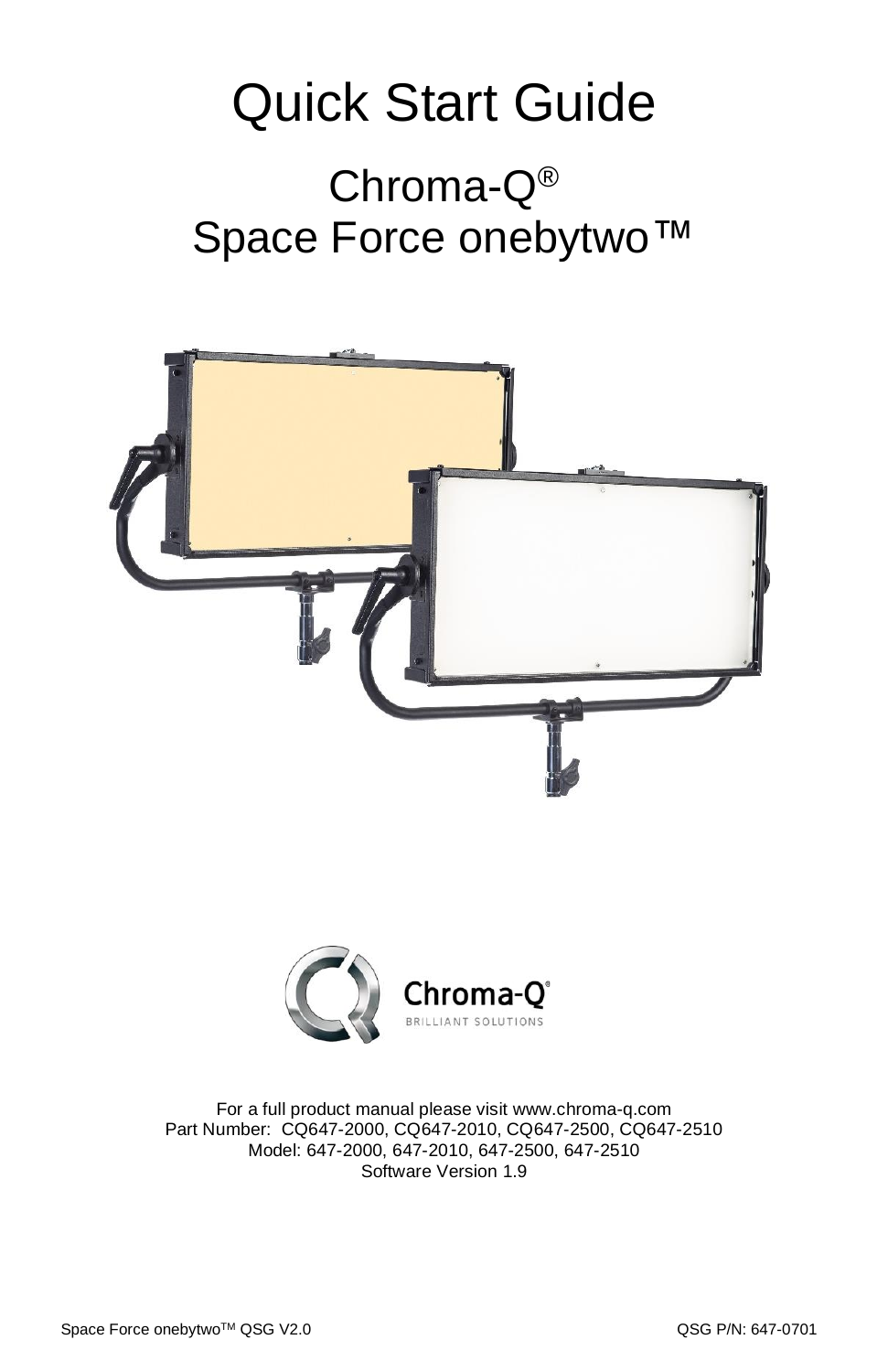#### **1. Overview**

The Chroma-Q® Space Force onebytwo™ is a cutting-edge white LED space light fixture that is a true replacement for equivalent conventional light sources commonly used in Film and TV studios around the world. For a complete list of accessories please visit www.chroma-q.com

|  | <b>Safety</b>                 |    |                                                                                     |
|--|-------------------------------|----|-------------------------------------------------------------------------------------|
|  | $\triangle$<br><b>Caution</b> |    | 1. This product is for professional use only. It is NOT intended for domestic or    |
|  |                               |    | outdoor use.                                                                        |
|  |                               |    | 2. The bright flash of light during power-up and continuous strobe effect may cause |
|  |                               |    | epileptic seizure.                                                                  |
|  |                               | 3. | This product must be used with safety cable.                                        |

#### **3. Cabling**

The Space Force onebytwo<sup>TM</sup> is built with chassis mount powerCON TRUE1 connectors for power input/through and chassis mount XLR 5-pin for DMX input/through. The chassis is ground bonded.

#### **4. Mounting**

The Space Force onebytwo™ is Comes with a manual offset yoke. Secure the fixture with a safety bond. A provision for the fixing hole is built into the enclosure. Bridle and other mounting options are available as optional accessory items.

#### **5. Optics**

The Space Force onebytwo<sup>TM</sup> is built with a high efficiency diffuser that provides a fully homogenized beam spread.

#### **6. Control**

The Space Force onebytwo™ can be controlled through:

| <b>MANUAL OPERATION</b> | rear control panel                             |
|-------------------------|------------------------------------------------|
| <b>INPUT CABLE</b>      | via remote DMX console through XLR-5 pin cable |
| <b>INPUT RE OPTION</b>  | via wireless DMX transmission                  |

Rear Control Panel with LCD display:<br>RF Module



#### **Manual Control in Standalone Operation:**

| <b>LEFT-HAND KNOB</b>                     | <b>RIGHT-HAND KNOB</b>                                |  |  |
|-------------------------------------------|-------------------------------------------------------|--|--|
| • Clockwise to increase Intensity Level   | • Clockwise to increase the Color Temperature         |  |  |
| • Counter-clockwise to decrease Intensity | • Counter-clockwise to decrease Color Temperature     |  |  |
| Level                                     | • Press to step down through preset Color Temp values |  |  |
| • Press to decrement intensity by 10%     |                                                       |  |  |
| • Press Both to access Menu               |                                                       |  |  |

#### **Control Buttons**

#### 1. Press once to activate, recall, unlink or play back

| Press and hold for $2 - 5$ seconds to store/save<br>2. |                                                                                             |  |  |  |
|--------------------------------------------------------|---------------------------------------------------------------------------------------------|--|--|--|
| M1                                                     | Stores and plays back a look                                                                |  |  |  |
| M <sub>2</sub>                                         | Stores and plays back a look                                                                |  |  |  |
| Focus                                                  | Switches fixture ON to the max. output for 30 sec. for quick focus check or manual re-focus |  |  |  |
| Link                                                   | Unlinks from previous wireless connections                                                  |  |  |  |
| Addr                                                   | Sets the DMX start address (see the following section on DMX Operation)                     |  |  |  |
|                                                        |                                                                                             |  |  |  |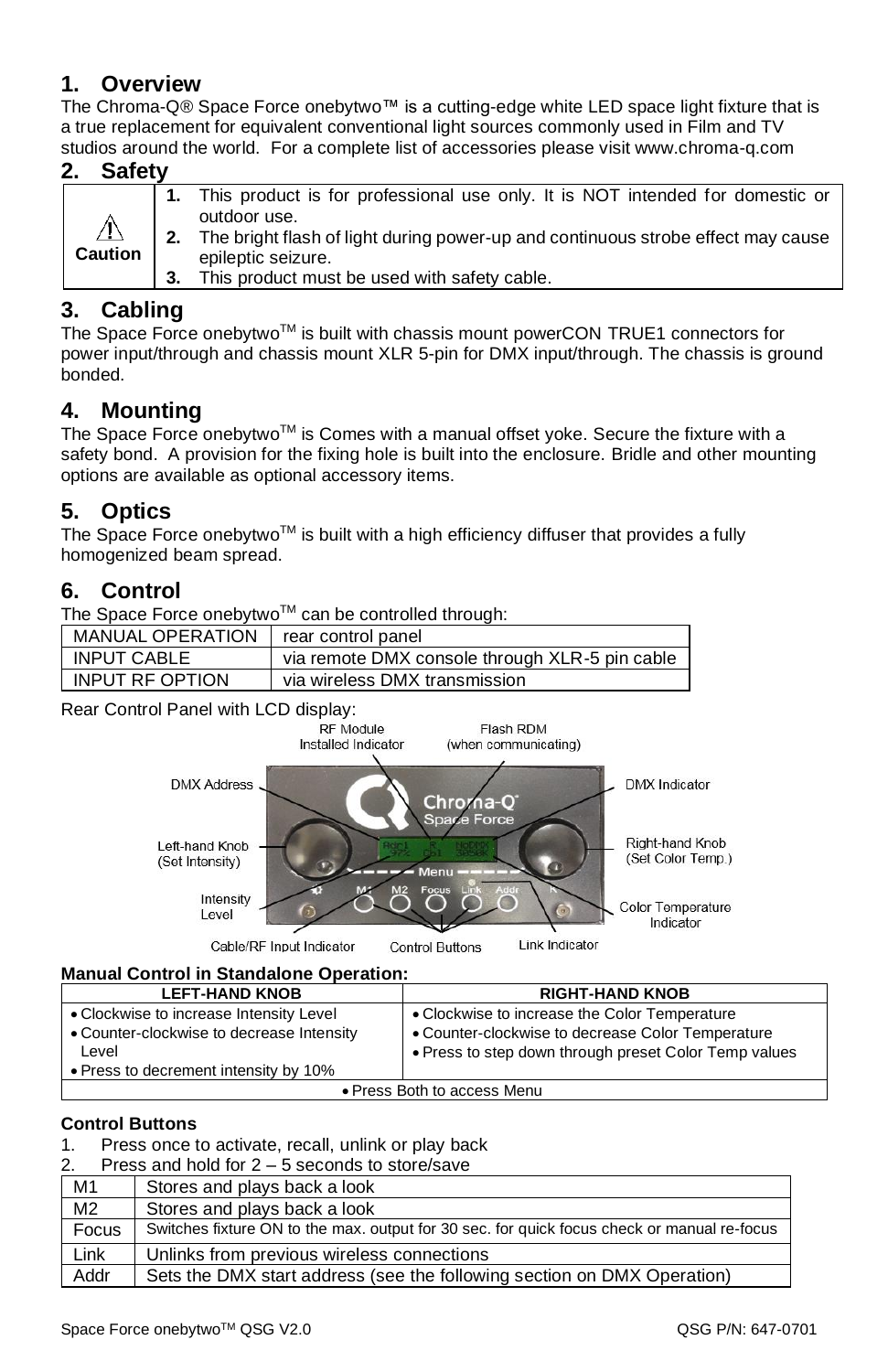#### **DMX Operation:**

To set the DMX Start Address,

On the Control Panel, press the **Addr** button once, "Adr" on the top left of the display flashes Use either the Left-hand or Right-hand Knobs to set the DMX start address:

| <b>LEFT-HAND KNOB</b> |                                          |  | <b>RIGHT-HAND KNOB</b>                                                                               |  |  |
|-----------------------|------------------------------------------|--|------------------------------------------------------------------------------------------------------|--|--|
|                       | • Clockwise to increase the value by 1's |  | • Clockwise to increase the value by 10's                                                            |  |  |
|                       |                                          |  | • Counter-clockwise to decrease the value by 1's   • Counter-clockwise to decrease the value by 10's |  |  |

Press and hold the **Addr** button for 2 seconds to save the new DMX setting, "Done" and "SAVED" appears on the display.

DMX Control Channels: 2

- 1. 1st DMX Channel controls the Intensity Level adjustment
- 2. 2nd DMX Channel controls the Color Temperature adjustment
- 3. When setting Personality to" INT-CCT-EXTD", a third DMX channel will be established to carry commands rather than light data from the console to the fixture. A command is a binary number that must be asserted on the third channel for at least 5 seconds to have it executed.

#### **Main Menu**

- 1. Press both LEFT-HAND and RIGHT-HAND KNOBS to access the Main Menu
- 2. Rotate the LEFT-HAND KNOB to scroll through the menu items
- 3. Press LEFT-HAND KNOB to select the displayed item
- 4. Press the RIGHT-HAND KNOB once to exit to the previous menu item or the main display
- 5. Press both LEFT and RIGHT-HAND KNOBS for 2 sec. to save; the display shows "SAVED"

#### **Menu Tree**

| 1– PWM Frequency    | The fixture can be set to various PWM frequencies to avoid<br>flickering on camera                                      |  |                                        |                    |  |  |
|---------------------|-------------------------------------------------------------------------------------------------------------------------|--|----------------------------------------|--------------------|--|--|
| 2 - DMX I/P Select  | Enables the input connection: INPUT CABLE or INPUT RF                                                                   |  |                                        |                    |  |  |
| 3 - DMX Lost        | If the DMX control signal from an external source is not detected,<br>various standalone output options can be selected |  |                                        |                    |  |  |
|                     | $1 - OFF$                                                                                                               |  | Fixture has no output                  |                    |  |  |
|                     | 2 - Hold Last                                                                                                           |  | Fixture holds the last valid DMX state |                    |  |  |
|                     | 3 - M1                                                                                                                  |  | Fixture snaps to the saved look in M1  |                    |  |  |
|                     | 4 - M2                                                                                                                  |  | Fixture snaps to the saved look in M2  |                    |  |  |
| 4 - RDM             | <b>RDM Disabled</b><br>RDM Protocol can be enabled or                                                                   |  |                                        |                    |  |  |
|                     | disabled                                                                                                                |  |                                        | <b>RDM Enabled</b> |  |  |
| 4 – DMX Input Data  | DMX values of the LED channels are displayed                                                                            |  |                                        |                    |  |  |
| 5 - Temperature     | Internal temperature is displayed                                                                                       |  |                                        |                    |  |  |
| 6 - FMW Name & Ver. | Firmware Name and Version are displayed                                                                                 |  |                                        |                    |  |  |
| 7 – Engine upload   | Enables the upload of LED engine software updates from Uploader<br>Ш                                                    |  |                                        |                    |  |  |

#### **Remote Wireless DMX Operation**

The Link Indicator light on the control panel shows if an RF signal link to a remote DMX wireless transmitter is present or not. To activate a link,

- 1. Enable the INPUT RF from the Technical menu
- 2. From the external transmitter, initiate the link process
- 3. The Link Indicator flashes fast to indicate the linking in progress
- 4. The Link Indicator flashes slowly to indicate that the link is active; it turns into solid ON if DMX signal is received

Space Force onebytwo™ has a robust feature set available via RDM. Consult the Operator's Manual for details and operation.

#### **7. Further Information**

Please refer to the Chroma-Q Space Force onebytwo™ manual for more detailed information. A copy of the manual can be found at the Chroma-Q website – https://chromaq.com/products/space-force-onebytwo.

Space Force onebytwo™ QSG V2.0  $\blacksquare$